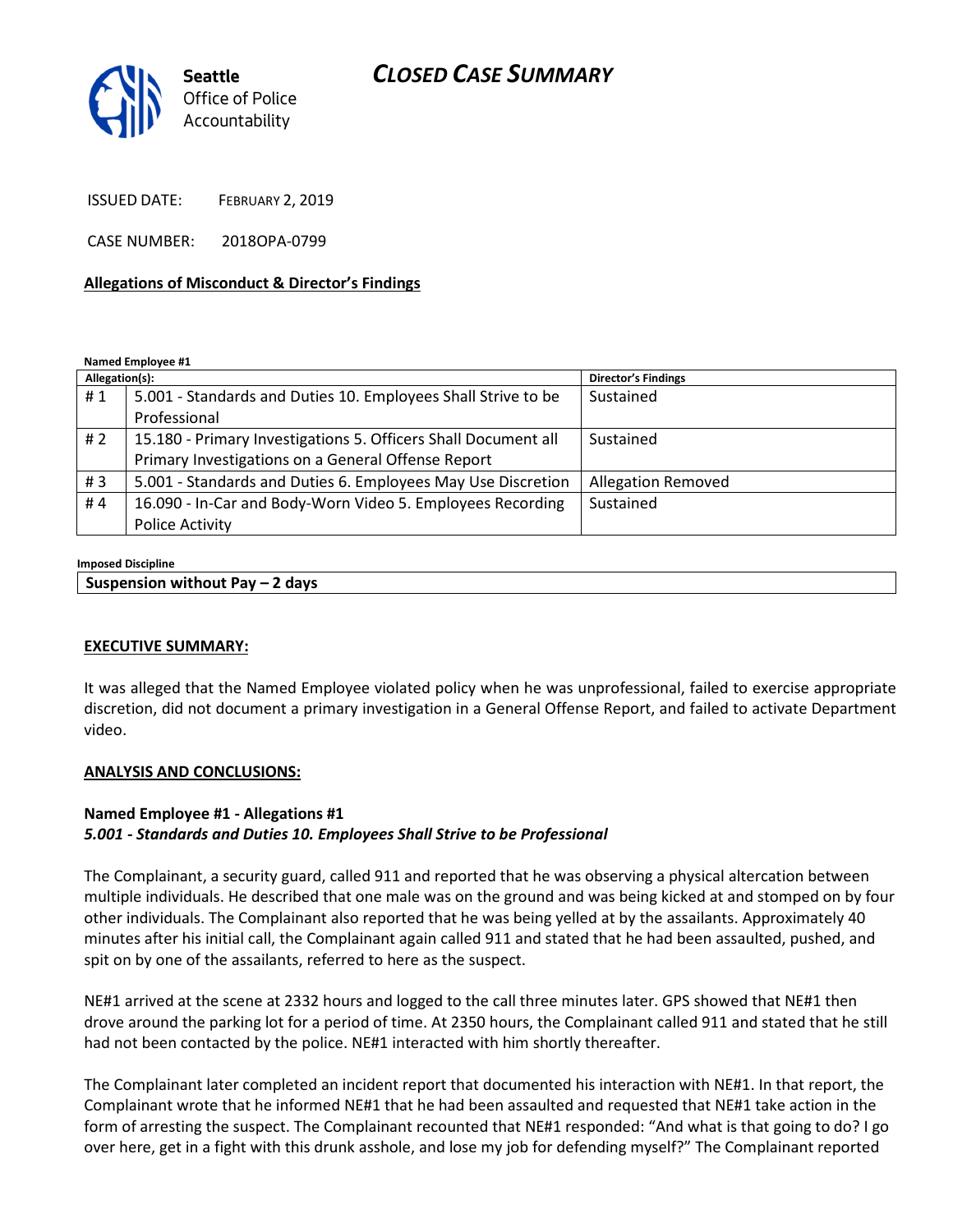# CLOSE CASE SUMMARY



OPA CASE NUMBER: 2018OPA-0799

that NE#1 then engaged in a "tirade" during which NE#1 stated that he would get into more trouble than it was worth were he to take action against the suspect and also stated that no one ever showed up to court to press charges. The Complainant wrote that NE#1 also told him: "Why do you think it took me so long to get here? we are losing officers faster than they can hire them. Look, this guy got his ass kicked earlier, me going over there because you want to press charges isn't going to teach him anything. You just need to get out of here. I don't even know how you do this job, just walk away, for your safety."

NE#1 did not detain or arrest the suspect and did not even identify him. NE#1 waited in the parking lot while the Complainant finished up his shift. When the Complainant left his work and walked towards his car, the suspect again approached him. The Complainant reported that NE#1 pulled his patrol vehicle between them but that the suspect began hitting the Complainant's vehicle and called him a racist. The Complainant stated that NE#1 did not take any law enforcement action against the suspect at that time. NE#1 left the scene at approximately 0015 hours. In a later MDT message sent to another officer, NE#1 said to that officer that he did not need to come to the scene because the suspect and the Complainant were just yelling at each other.

OPA interviewed NE#1 regarding the Complainant's allegations. NE#1 confirmed that he made the statements attributed to him. NE#1 also told OPA that he said the following to the Complainant: "if I go contact this dude, and he's drunk, he's got a busted eye, I said, I'm going to start—have to fight this dude, and that's going to be a FIT callout, I said I got to de-escalate, you know. And, he goes, I can't touch the guy because I'll get in trouble, and I'll go well, I'm in the same boat now. I said 20 years ago it would have been a different story."

When asked whether he believed that his comments to the Complainant were professional, NE#1 said that they were because he told the Complainant "the truth of what's happening."

SPD Policy 5.001-POL-10 requires that SPD employees "strive to be professional at all times." The policy further instructs that "employees may not engage in behavior that undermines public trust in the Department, the officer, or other officers." (SPD Policy 5.001-POL-10.)

Based on OPA's review of the record, it is clear that NE#1 made comments and engaged in behavior that undermined public trust in himself and in the Department. NE#1 decided to take no action towards a suspect that he knew had engaged in an assault. This was the case even though the Complainant, who was the victim in the crime, asked him to do so. Notably, NE#1's refusal to do so was not based on a lack of proof that the suspect committed a crime, but was instead based NE#1's concern that he would have to use force and his speculative belief that he could get in trouble. The Complainant was clearly disturbed by NE#1's statements, conduct, and lack of action. Taking law enforcement action is NE#1's job. When he purposefully failed to do his job, he diminished public confidence in SPD to keep the citizens of Seattle safe. This was simply unacceptable and, for the above reasons, I recommend that this allegation be Sustained.

### Recommended Finding: Sustained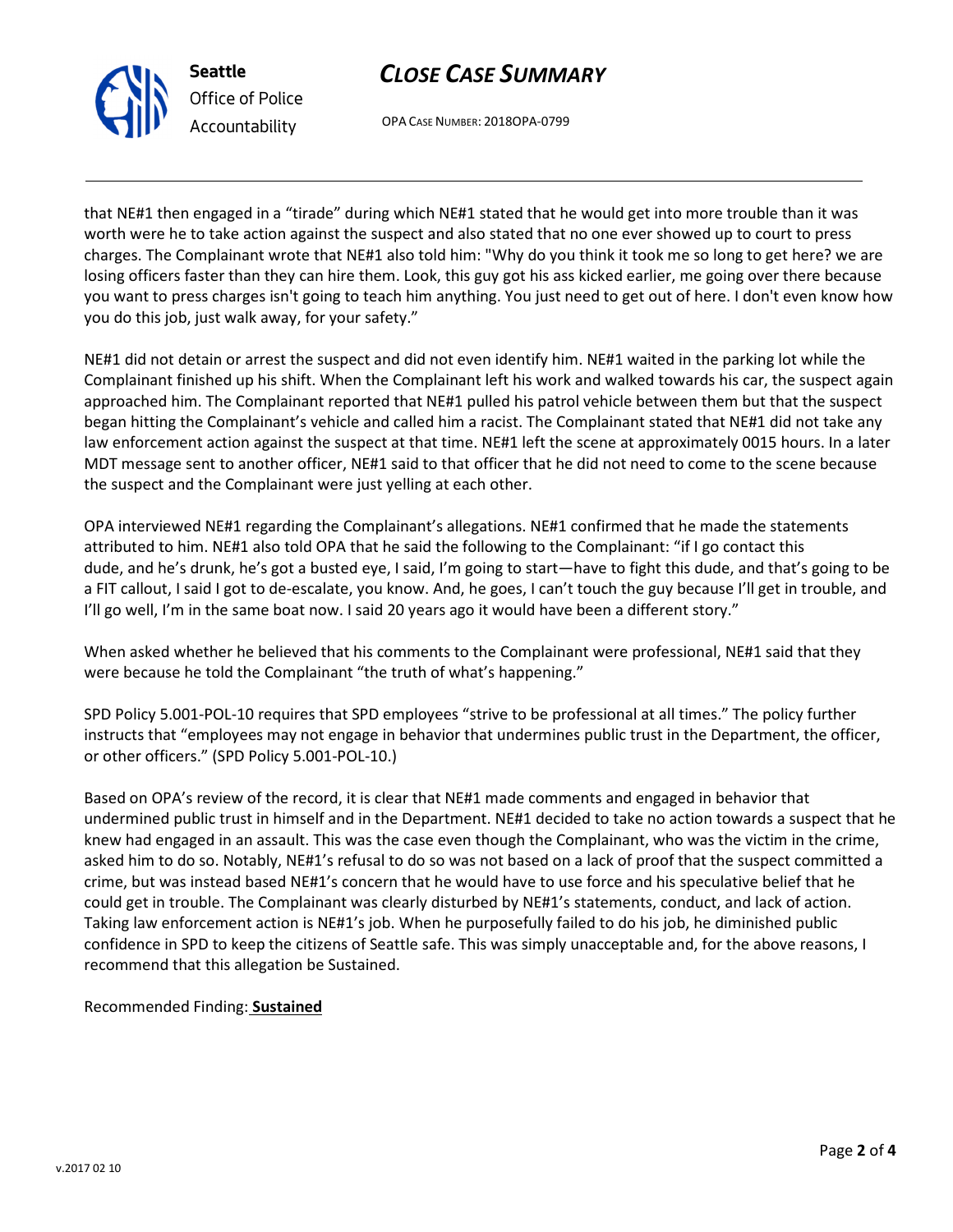

### CLOSE CASE SUMMARY

OPA CASE NUMBER: 2018OPA-0799

### Named Employee #1 - Allegation #2

### 15.180 - Primary Investigations 5. Officers Shall Document all Primary Investigations on a General Offense Report

Officers are required to document all primary investigations on a General Offense Report. The General Offense Report must be complete, thorough, and accurate. (SPD Policy 15.180-POL-5.)

Here, NE#1 admittedly did not complete a General Offense Report. Indeed, he did not complete any documentation concerning his response to this incident and the action he took (or did not take). This was the case even though a General Offense Report was required given that NE#1 was responding to the scene to investigate a reported assault.

The failure to complete a General Offense Report under the circumstances was inconsistent with policy. As such, I recommend that this allegation be Sustained.

Recommended Finding: Sustained

### Named Employee #1 - Allegation #3 5.001 - Standards and Duties 6. Employees May Use Discretion

As indicated in SPD Policy 5.001-POL-6, "[e]mployees are authorized and expected to use discretion in a reasonable manner consistent with the mission of the department and duties of their office and assignment." This policy further states that "[t]he scope of discretion is proportional to the severity of the crime or public safety issue being addressed." (SPD Policy 5.001-POL-6.)

NE#1 engaged in a number of acts or omissions during this incident that collectively represented the failure to exercise reasonable discretion. These included the following: he failed to thoroughly investigate this incident; he failed to detain the subject or to make an arrest; he failed to identify the suspect; he failed to document this case in any fashion; he engaged in unprofessional behavior; and he failed to activate his BWV.

While I find that the above conduct is sufficient to warrant a Sustained finding, I note that the majority of this conduct is captured by the Sustained findings in Allegations #1, #2, and #4. As such, I conclude that it is unnecessary to also sustain this allegation and I deem it duplicative. For these reasons, I recommend that this allegation be removed.

### Recommended Finding: Allegation Removed

### Named Employee #1 - Allegations #4 16.090 - In-Car and Body-Worn Video 5. Employees Recording Police Activity

SPD Policy 16.090-POL-1(5) concerns when Department employees are required to record police activity. SPD Policy 16.090-POL-1(5)(b) sets forth the categories of activity that must be recorded, which include: responses to dispatched calls starting before the employee arrives on the scene; arrests and seizures; and questioning victims, suspects, or witnesses. Given the facts of this case, it cannot be disputed that NE#1 was required to record his law enforcement response to this incident.